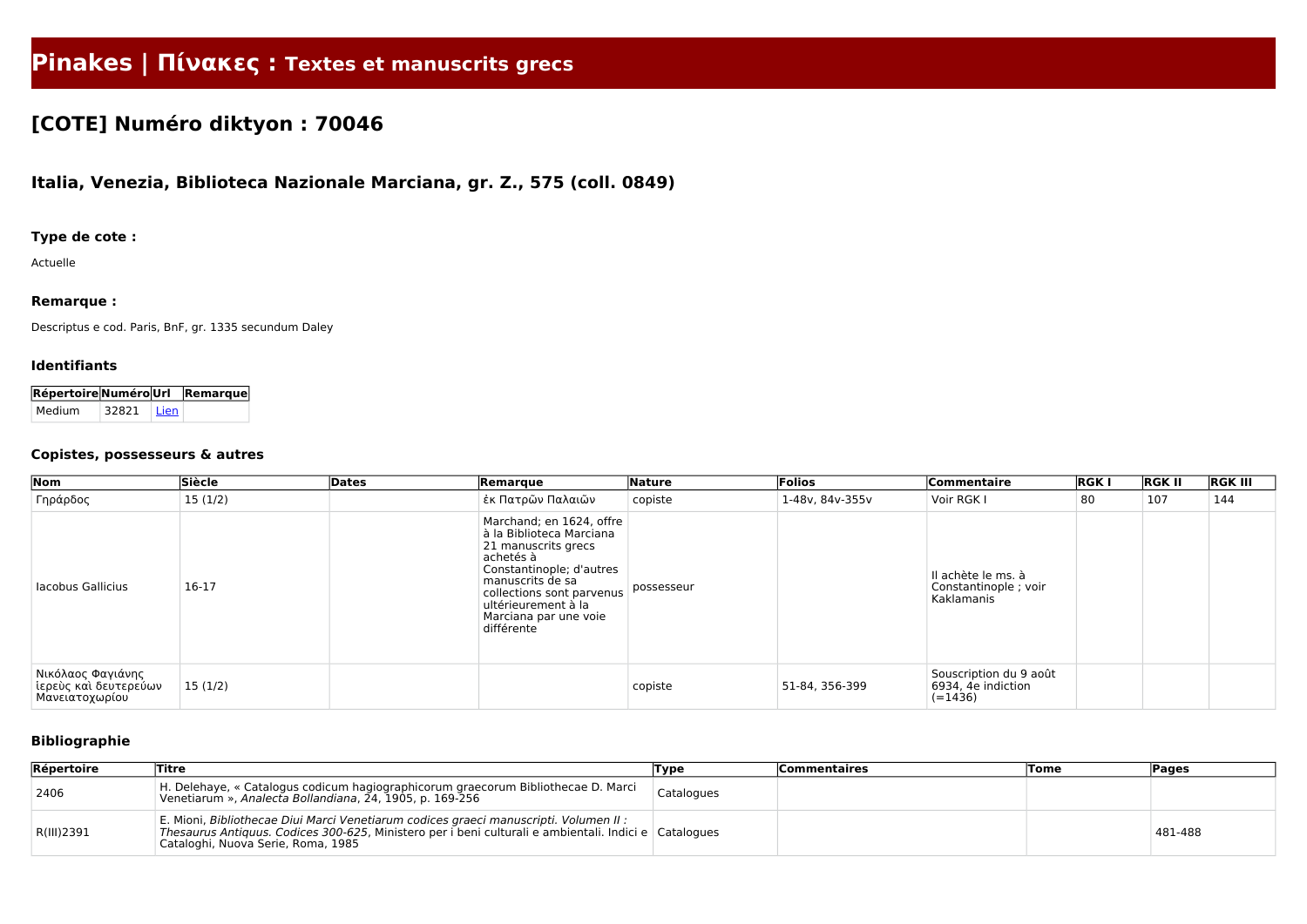| Répertoire | <b>Titre</b>                                                                                                                                                                                                                                                                             | <b>Type</b> | <b>Commentaires</b>                                              | Tome | Pages                                                                  |
|------------|------------------------------------------------------------------------------------------------------------------------------------------------------------------------------------------------------------------------------------------------------------------------------------------|-------------|------------------------------------------------------------------|------|------------------------------------------------------------------------|
|            | B. Daley, Leontius of Byzantium: Complete Works, Oxford Early Christian Texts, Oxford,<br>New York, Oxford University Press, 2016. ISBN: 978-0-19-964523-7                                                                                                                               |             |                                                                  |      | 83                                                                     |
|            | J. Darrouzès, « Autres manuscrits originaires de Chypre », Revue des études byzantines,<br>15, 1957, p. 131-168 (Version en ligne)                                                                                                                                                       |             | Provient du Péloponnèse                                          |      | 162                                                                    |
|            | J. Darrouzès, Documents inédits d'ecclésiologie byzantine, Archives de l'Orient chrétien<br>10, Paris, Institut français d'études byzantines, 1966                                                                                                                                       |             |                                                                  |      |                                                                        |
|            | M. Fanelli, « Un'omelia inedita del patriarca Callisto I e l'uso dei testi conciliari foziani<br>nella disputa contro i Latini alla metà del 14° secolo », Revue des Études Byzantines,<br>74, 2016, p. 171-221 (Version en ligne)                                                       |             |                                                                  |      | 179                                                                    |
|            | A. Gioffreda, « I testimoni delle Metafrasi dei Salmi di Manuele File. Isidoro di Kiev,<br>Gerardo di Patrasso e il suo sodale Stamazio », Segno e Testo, 19, 2021, p. 329-370                                                                                                           |             |                                                                  |      | 353                                                                    |
|            | D. Harlfinger, Wasserzeichen aus griechischen Handschriften I, Berlin, Nikolaus Mielke,<br>1974                                                                                                                                                                                          |             |                                                                  |      |                                                                        |
|            | D. Harlfinger, Specimina griechischer Kopisten der Renaissance. I. Griechen des 15.<br>Jahrhunderts, Berlin, Nikolaus Mielke, 1974                                                                                                                                                       |             |                                                                  |      | 18                                                                     |
|            | S. Kaklamanes, « « Questa è robba mia ! » : Une affaire de réclamation de manuscrits<br>constantinoplitains à La Canée en 1596 », dans A. Binggeli, M. Cassin, M. Detoraki (éd),<br>Bibliothèques grecques dans l'Empire ottoman, Bibliologia 54, Turnhout, Brepols, 2020,<br>p. 183-209 |             |                                                                  |      |                                                                        |
|            | E. Kiapidou, « Chapters, epistolary essays and epistles. The case of Michael Glykas'<br>Collection of ninety-five texts in the 12th century », Parekbolai, 3, 2013, p. 45-64                                                                                                             |             |                                                                  |      | 53                                                                     |
|            | J. Munitiz, J. Chrysostomides, E. Harvalia-Crook, C. Dendrinos, The Letter of the Three<br>Patriarchs to Emperor Theophilos and Related Texts, Camberley, Porphyrogenitus,<br>1997. ISBN: 978-1-871328-12-7                                                                              |             |                                                                  |      | LXXXIII-LXXXIV                                                         |
|            | P. Nikolopoulos, Αί είς τὸν Ἰωάννην τὸν Χρυσόστομον ἐσφαλμένως ἀποδιδόμεναι<br>επιστολαί, Άθηνᾶ. Σειρὰ διατριβῶν και μελετημάτων 9, Athinai, 1973                                                                                                                                        |             | Daté de 1426 ; sigle Z (Nikolopoulos) ;<br>notice n° 8, p. 26-27 |      | 26-27, 101, 103,<br>145, 147, 151, 159,<br>373, 393-411 (et<br>φωτ. 7) |
|            | M. Polite, « Ο βιβλιογράφος Νικόλαος Φαγιάνης και ο ανθρώπινος πόνος », dans S.<br>Kaklamanes, A. Markopoulos, G. Mauromates (éd), Ενθύμησις Νικολάου Μ.<br>Παναγιωτάκη, Ηράκλειο, Πανεπιστημιακές εκδόσεις Κρήτης: Βικελαία Δημοτική<br>Βιβλιοθήκη Ηρακλείου, 2000, p. 619-629          |             |                                                                  |      | 620                                                                    |
|            | K. Uthemann, Anastasios Sinaites. Byzantinisches Christentum in den ersten<br>Jahrzehnten unter arabischer Herrschaft, Arbeiten zur Kirchengeschichte Band 125,<br>Berlin ; Boston, De Gruyter, 2015. ISBN : 978-3-11-033240-7                                                           |             |                                                                  |      | 799 sqq.                                                               |
| 0100       | R. Browning, C. Constantinides, Dated Greek Manuscripts from Cyprus to the Year 1570,<br>Dumbarton Oaks Studies 30, Washington, DC, Nicosia, Dumbarton Oaks Research<br>Library and Collection, 1993                                                                                     |             |                                                                  |      |                                                                        |

# **Contenu**

| Numéro | Folios | <b>Siècle</b> | <b>IDate</b> | * Principar<br><b>Support</b> | <b>Remarque</b> | <b>Possesseurs</b><br>`opiste |  |
|--------|--------|---------------|--------------|-------------------------------|-----------------|-------------------------------|--|
|        |        |               | 1426         | Papier                        |                 |                               |  |

#### **Témoins (88)**

| Folios        | Auteur                      | <b>Oeuvre</b> | Identifiant | Recension<br>ou partie | <b>BHG</b> | Date Lit. | <b>Siècle</b> | Date | <b>Commentaire</b> | ∣Contenu                                                            | Rev.                | <b>Biblio.</b> |
|---------------|-----------------------------|---------------|-------------|------------------------|------------|-----------|---------------|------|--------------------|---------------------------------------------------------------------|---------------------|----------------|
| $\mid$ 001-16 | <b>Nicetas</b><br>Stethatus | De anima      |             |                        |            |           | --            | 1426 | De anima 1-15      | <b>Incipit</b><br><sup>'</sup> Φιλοσοφῆσαι δεῖν<br>έγνων περὶ ψυχῆς | $\bullet$ IRHT inc. | • R(III)2391   |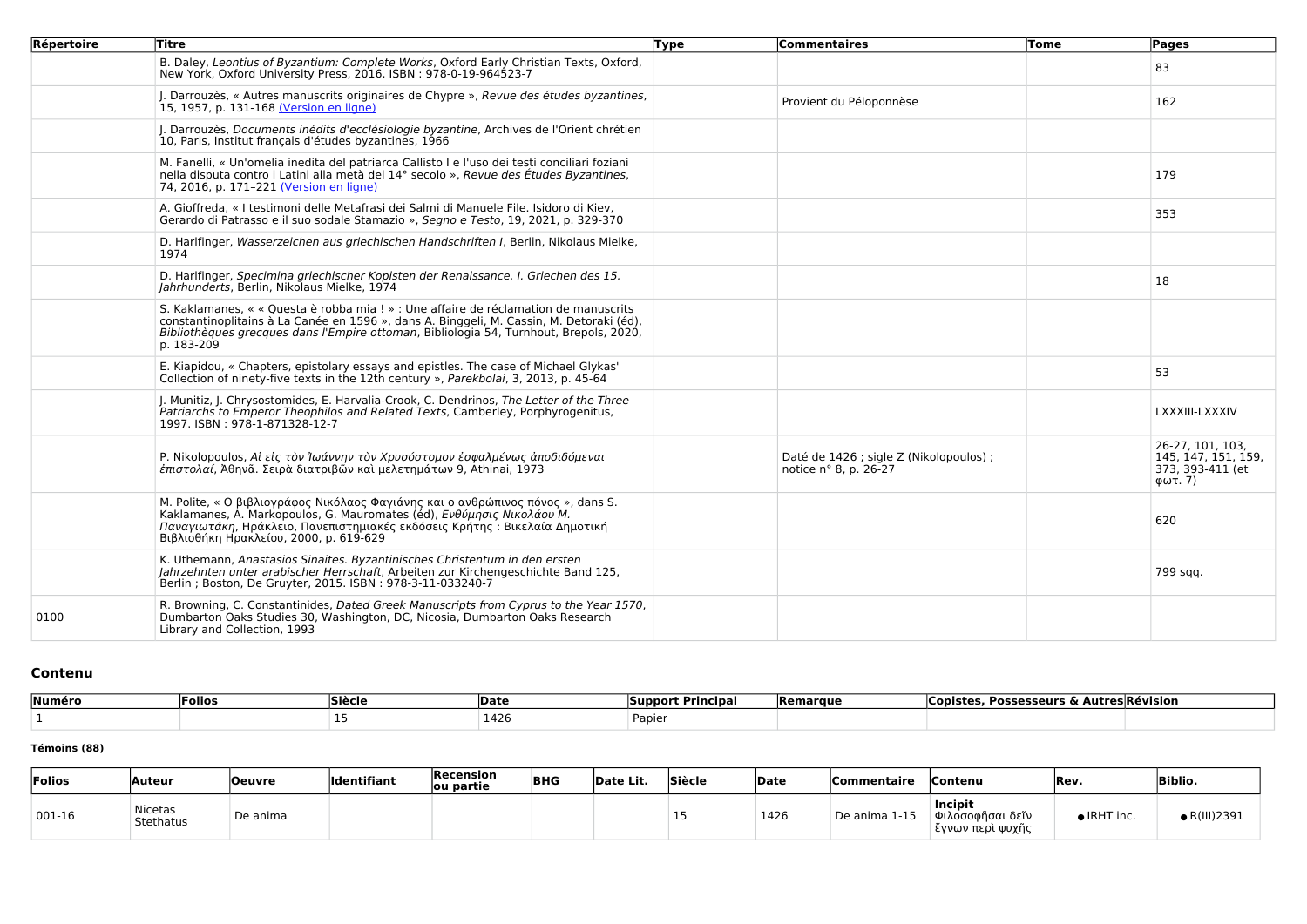| Folios   | Auteur                     | <b>Oeuvre</b>                                                  | ldentifiant                               | Recension<br>ou partie                                                                                | <b>BHG</b> | Date Lit. | Siècle        | Date | Commentaire                                                                                                                                          | Contenu                                                                                                                                 | Rev.                | <b>Biblio.</b>       |
|----------|----------------------------|----------------------------------------------------------------|-------------------------------------------|-------------------------------------------------------------------------------------------------------|------------|-----------|---------------|------|------------------------------------------------------------------------------------------------------------------------------------------------------|-----------------------------------------------------------------------------------------------------------------------------------------|---------------------|----------------------|
| 016-28   | Nicetas<br>Stethatus       | De paradiso                                                    |                                           |                                                                                                       |            |           | 15            | 1426 |                                                                                                                                                      |                                                                                                                                         |                     | $\bullet$ R(III)2391 |
| 028-42   | Symeon Nouus<br>Theologus  | Opuscula<br>Theologica Et<br>Ethica                            |                                           |                                                                                                       |            |           | 15            | 1426 | Tractatus<br>ethicus II (ed.<br>Darrouzès, I,<br>1966, SC 122,<br>p. 310-388)                                                                        | Incipit<br>Λόγος προτρεπτικὸς<br>∣ εἰς μετάνοιαν καὶ<br>είς τὸ ρητὸν τοῦ<br>άποστόλου<br>Incipit<br>Ότι πάντες οί είς<br>Χριστόν        | $\bullet$ IRHT inc. | $\bullet$ R(III)2391 |
| 042v-47v | Iohannes<br>Damascenus     | De sacris<br>imaginibus<br>contra<br>Constantinum<br>Cabalinum | $\bullet$ CPG 8114<br>$\bullet$ BHG 1387e | Recensio breuis<br>(Epistula<br>loannis mon.<br>Hierosolymitani<br>ad.<br>Constantinum<br>Copronymum) | 1387f      |           | 15            | 1426 | Inc. mut. (PG<br>95, 312 A5 -<br>344 B3)                                                                                                             |                                                                                                                                         | · Bollandistes      | $\bullet$ R(III)2391 |
| 047v-48v | Athanasius<br>Alexandrinus | Symbolum<br>quicumque                                          | • CPG 2295                                |                                                                                                       |            |           | 15            | 1426 | Formula III; ff.<br>49-50v uacua                                                                                                                     |                                                                                                                                         |                     | $\bullet$ R(III)2391 |
| 053-55   | Iohannes<br>Chrysostomus   | Opera                                                          |                                           |                                                                                                       |            |           | 15            | 1426 | Excerpta varia;<br>praemittitur<br>index operum<br>sequentium in<br>codice (ff.<br>$51-52v$ ) et<br>prologus (f. 53)<br>: IOACHIM<br><b>MONACHUS</b> | Incipit<br><b>KAI ÎNA MAΘHΣ OTI</b><br><b>TOYTO ΠΟΛΥ</b><br><b>AMEINON</b><br><b>Desinit</b><br>ΑΝΑΓΝΩΣΕΩΣ<br>ΑΠΟΛΑΥΟΝΤΑ<br>ΠΝΕΥΜΑΤΙΚΗΣ |                     | $\bullet$ R(III)2391 |
| 055-56   | Isidorus<br>Pelusiota      | Epistulae                                                      | • CPG 5557                                |                                                                                                       |            |           | 15            | 1426 | Epp. III, 120 et I,<br>322                                                                                                                           |                                                                                                                                         |                     | $\bullet$ R(III)2391 |
| 056r-v   | Iohannes<br>Damascenus     | De Haeresibus                                                  | • CPG 8044                                |                                                                                                       |            |           | 15            | 1426 | Excerpta:<br>Haereses 87,<br>88, 96, 97, 101,<br>103                                                                                                 |                                                                                                                                         |                     | $\bullet$ R(III)2391 |
| 056v-57  | Nilus Ancyranus            | Opera                                                          |                                           |                                                                                                       |            |           | 15            | 1426 |                                                                                                                                                      | <b>Incipit</b><br>O ΓΑΡ ΤΟΥΣ<br>ΟΜΒΡΟΥΣ ΔΙΔΟΥΣ                                                                                          |                     | $\bullet$ R(III)2391 |
| 057-58   | Theodoretus<br>Cyrensis    | Historia<br>Ecclesiastica                                      | • CPG 6222                                |                                                                                                       |            |           | 15            | 1426 | Excerptum : II,<br>cap. 13-15                                                                                                                        |                                                                                                                                         |                     | $\bullet$ R(III)2391 |
| 058v-59  | lus canonicum              | Canonarium                                                     |                                           |                                                                                                       |            |           | 15            | 1426 | De Tharasio<br>Patr. CP et<br>loseph<br>presbytero, qui<br>adulterinas<br>nuptias junxit<br>(cf. Grummel,<br>Regestes<br>$368 - 369$                 |                                                                                                                                         |                     | $\bullet$ R(III)2391 |
| 059r-v   | Cyrillus<br>Alexandrinus   | Epistulae (1-92)                                               |                                           |                                                                                                       |            |           | <sup>15</sup> | 1426 | Epp. 57 et 56                                                                                                                                        |                                                                                                                                         |                     | $\bullet$ R(III)2391 |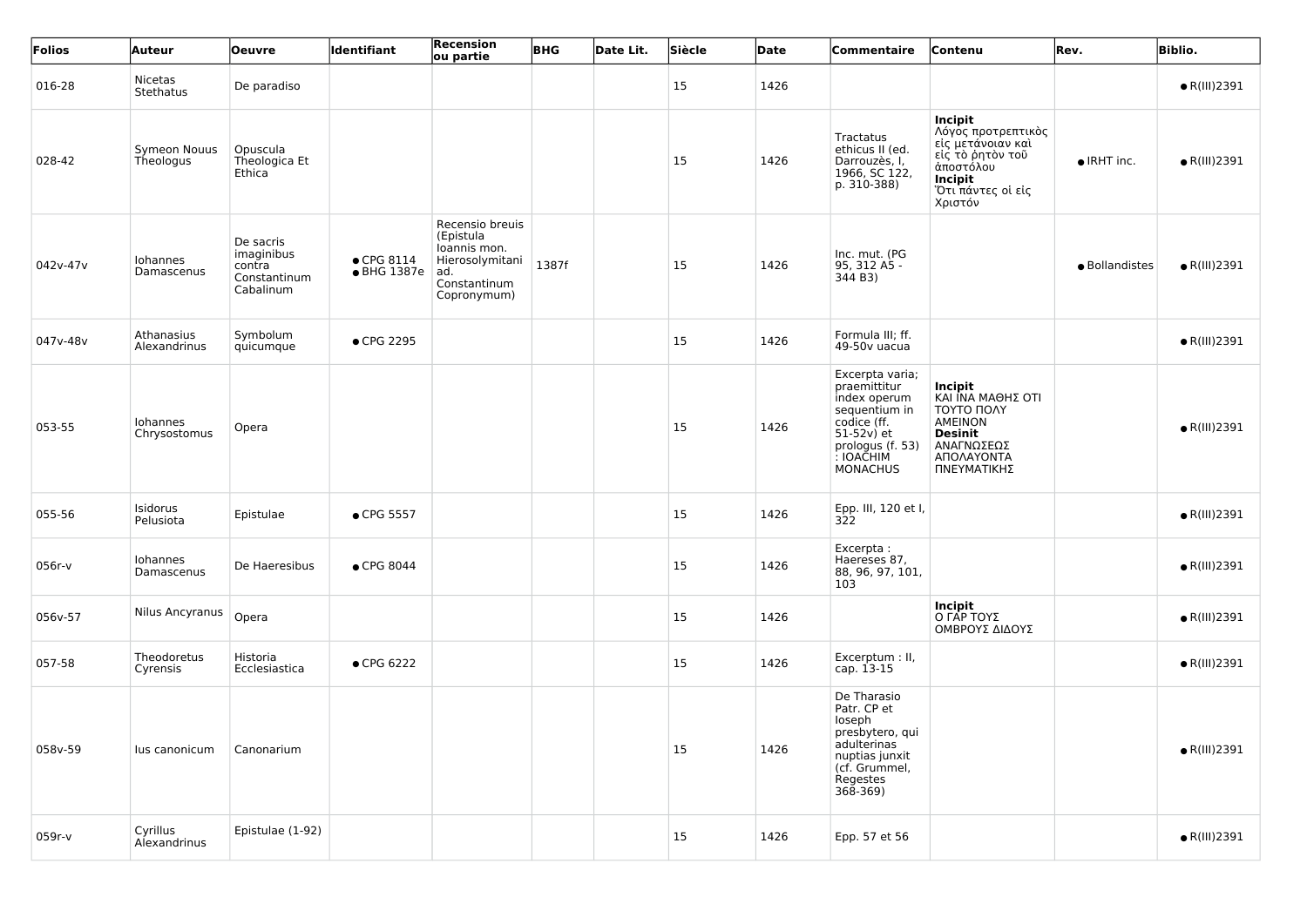| Folios    | Auteur                                   | <b>Oeuvre</b>                                        | <b>Identifiant</b> | <b>Recension</b><br>ou partie | <b>BHG</b> | Date Lit. | Siècle | Date | Commentaire                                                                             | Contenu                                                                                                         | Rev. | <b>Biblio.</b>       |
|-----------|------------------------------------------|------------------------------------------------------|--------------------|-------------------------------|------------|-----------|--------|------|-----------------------------------------------------------------------------------------|-----------------------------------------------------------------------------------------------------------------|------|----------------------|
| 059v-82   | Iohannes<br>Zonaras                      | Comm. in ss.<br>canones et<br>epistulas<br>canonicas |                    |                               |            |           | 15     | 1426 |                                                                                         |                                                                                                                 |      | $\bullet$ R(III)2391 |
| 082-83    | Nicephorus Cpl.<br>ptr. l                | Canones                                              |                    |                               |            |           | 15     | 1426 | Constitutiones<br>ecclesiasticae<br>(PG 100,<br>860-861)                                |                                                                                                                 |      | $\bullet$ R(III)2391 |
| 083       | Nicolaus Cpl.<br>ptr. III<br>grammaticus | Responsa Et<br>Acta                                  |                    |                               |            |           | 15     | 1426 | Responsa ad<br>monachos<br>Hagioritas,<br>recensio breuior<br>(cf. Grummel, II,<br>982) |                                                                                                                 |      | $\bullet$ R(III)2391 |
| 083-84    | Theologica                               | Pro Unione<br>Ecclesiarum                            |                    |                               |            |           | 15     | 1426 | Tomus synodi<br>unionis a. 920<br>(cf. Grummel,<br>Regestes, I 669)                     |                                                                                                                 |      | $\bullet$ R(III)2391 |
| 084       | Chosroes<br>Persarum rex                 | Oracula                                              |                    |                               |            |           | 15     | 1426 | Oraculum                                                                                | Incipit<br>EEETAI AE TO<br>ΒΑΒΥΛΩΝΙΟΝ<br>ΦΥΛΛΟΝ ΤΗΣ<br>ΡΩΜΑΙΚΗΣ<br>ΠΟΛΙΤΕΙΑΣ<br><b>Desinit</b><br>ΠΟΛΙΤΕΥΟΜΕΝΑΙ |      | $\bullet$ R(III)2391 |
| 084       | lustinus martyr                          | Opera                                                |                    |                               |            |           | 15     | 1426 | Chronotaxis<br>breuissima ab<br>Adamo ad<br>Christi<br>resurrectionem                   |                                                                                                                 |      | $\bullet$ R(III)2391 |
| 084v-86   | Anastasius<br>Caesariensis               | De leiunio<br>Deiparae                               |                    |                               |            |           | 15     | 1426 |                                                                                         |                                                                                                                 |      | $\bullet$ R(III)2391 |
| 086-122v  | Michael Glycas                           | Epistulae                                            |                    |                               |            |           | 15     | 1426 | Excerpta                                                                                |                                                                                                                 |      | $\bullet$ R(III)2391 |
| 122v-123  | Marcianus<br>Bethleemita<br>abbas        | Opera                                                |                    |                               |            |           | 15     | 1426 |                                                                                         | <b>Incipit</b><br>APA KAAON TO<br>ΚΟΙΝΩΝΕΙΝ<br><b>Desinit</b><br>METAAAEYEI NOYN<br>AKAKON                      |      | $\bullet$ R(III)2391 |
| 122v-129v | Florilegia                               | Varia                                                |                    |                               |            |           | 15     | 1426 | De Sacra<br>Communione                                                                  |                                                                                                                 |      | $\bullet$ R(III)2391 |
| $123r-v$  | Anastasius<br>Sinaita                    | Quaestiones et<br>responsiones                       | • CPG 7746         |                               |            |           | 15     | 1426 | Qu. 7 tantum                                                                            |                                                                                                                 |      | $\bullet$ R(III)2391 |
| 123v      | Isidorus<br>Pelusiota                    | Epistulae                                            | • CPG 5557         |                               |            |           | 15     | 1426 | Ep. IV, 364                                                                             |                                                                                                                 |      | $\bullet$ R(III)2391 |
| 123v-124  | Iohannes<br>Damascenus                   | Expositio fidei                                      | • CPG 8043         |                               |            |           | 15     | 1426 | Excerptum e<br>cap. 86                                                                  |                                                                                                                 |      | $\bullet$ R(III)2391 |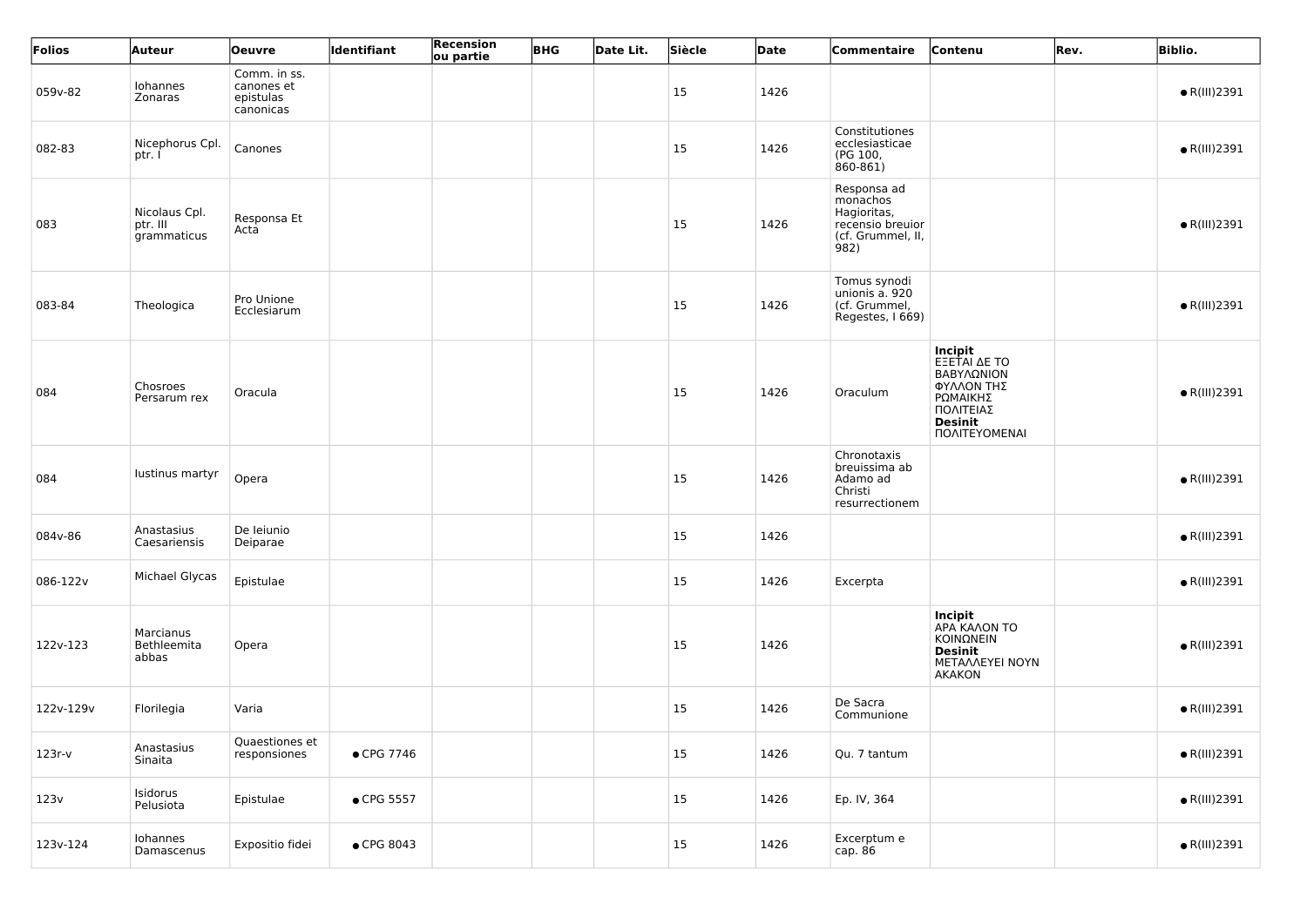| Folios           | Auteur                          | <b>Oeuvre</b>                                                                                    | Identifiant                                                     | Recension<br>ou partie | <b>BHG</b> | Date Lit. | Siècle | Date | Commentaire                                                                                                              | Contenu                                                                                                                                           | Rev. | <b>Biblio.</b>       |
|------------------|---------------------------------|--------------------------------------------------------------------------------------------------|-----------------------------------------------------------------|------------------------|------------|-----------|--------|------|--------------------------------------------------------------------------------------------------------------------------|---------------------------------------------------------------------------------------------------------------------------------------------------|------|----------------------|
| 124-126          | Iohannes<br>Chrysostomus        | De proditione<br>$l$ udae, $1-2$                                                                 | • CPG 4336<br>● BHG 0415t,<br>0418u,<br>0426d-e<br>• Aldama 313 |                        |            |           | 15     | 1426 | Excerptum;<br>sequuntur<br>testimonia aila<br>ut in quaest. 7 :<br>ANASTASIUS<br>SINAITA (PG 89,<br>388 B8 - 389<br>B13) |                                                                                                                                                   |      | $\bullet$ R(III)2391 |
| 126 <sub>v</sub> | <b>Basilius</b><br>Caesariensis | Canon 94 (ad<br>Caesariam Ep.<br>93)                                                             | $\bullet$ CPG<br>2901.94                                        |                        |            |           | 15     | 1426 |                                                                                                                          |                                                                                                                                                   |      | $\bullet$ R(III)2391 |
| 126 <sub>v</sub> | lus canonicum                   | Concilia                                                                                         |                                                                 |                        |            |           | 15     | 1426 | Canon 58<br>Concilii<br>Trulliani, cum<br>interpretatione                                                                |                                                                                                                                                   |      | $\bullet$ R(III)2391 |
| 126 <sub>v</sub> | Iohannes<br>Zonaras             | Comm. in ss.<br>canones et<br>epistulas<br>canonicas                                             |                                                                 |                        |            |           | 15     | 1426 | Interpratatio in<br>canonem 58<br>Concilii Tulliani                                                                      |                                                                                                                                                   |      | $\bullet$ R(III)2391 |
| 126v-127         | Hagiographica                   | Lucas iunior<br>erem. in<br>Hellade (S.),<br>Vita (a<br>Metaphrasta in<br>menologium<br>inserta) | ● BHG 0994                                                      |                        | 0994b      |           | 15     | 1426 |                                                                                                                          |                                                                                                                                                   |      | $\bullet$ R(III)2391 |
| 127-128v         | Iohannes<br>Damascenus          | Expositio fidei                                                                                  | • CPG 8043                                                      |                        |            |           | 15     | 1426 | Excerptum e<br>cap.86                                                                                                    |                                                                                                                                                   |      | $\bullet$ R(III)2391 |
| 128v-129         | Nicon Montis<br>Nigri           | Opera                                                                                            |                                                                 |                        |            |           | 15     | 1426 | De indigne<br>communicantibus Desinit                                                                                    | <b>Incipit</b><br>ΚΑΙ ΠΕΡΙ ΜΕΝ ΤΩΝ<br>ΚΑΤ' ΕΜΕ ΑΝΑΞΙΩΣ<br>ΚΟΙΝΩΝΟΥΝΤΩΝ<br>ΤΩΝ ΘΕΙΩΝ<br>ΜΥΣΤΕΡΙΩΝ<br>METAΛΑΜΒΑΝΕΙΝ                                 |      | $\bullet$ R(III)2391 |
| $129r-v$         | Nicon Montis<br>Nigri           | Epistulae                                                                                        |                                                                 |                        |            |           | 15     | 1426 | De muliere arti<br>occultae dedita<br>et a Nicone<br>conuersa                                                            | <b>Incipit</b><br>O HMETEPOΣ<br>ΠΡΕΣΒΥΤΕΡΟΣ<br>ΕΛΘΩΝ ΑΠΟ ΤΟΥ<br><b>KYNPOY</b><br><b>Desinit</b><br><b>EKTOTE</b><br>ΗΣΩΦΡΟΝΗΣΕ<br>ΧΠΡΙΣΤΟΥ ΧΑΡΙΤΙ |      | $\bullet$ R(III)2391 |
| 129v-131         | Iohannes<br>Chrysostomus        | Thema:<br>Sacerdotes<br>(sacerdotium)                                                            |                                                                 |                        |            |           | 15     | 1426 | Quod non<br>opportat<br>judicare<br>sacerdotes<br>(excerpta ex<br>hom. in epp. ad<br>Hebr. et ad<br>Cor.)                |                                                                                                                                                   |      | $\bullet$ R(III)2391 |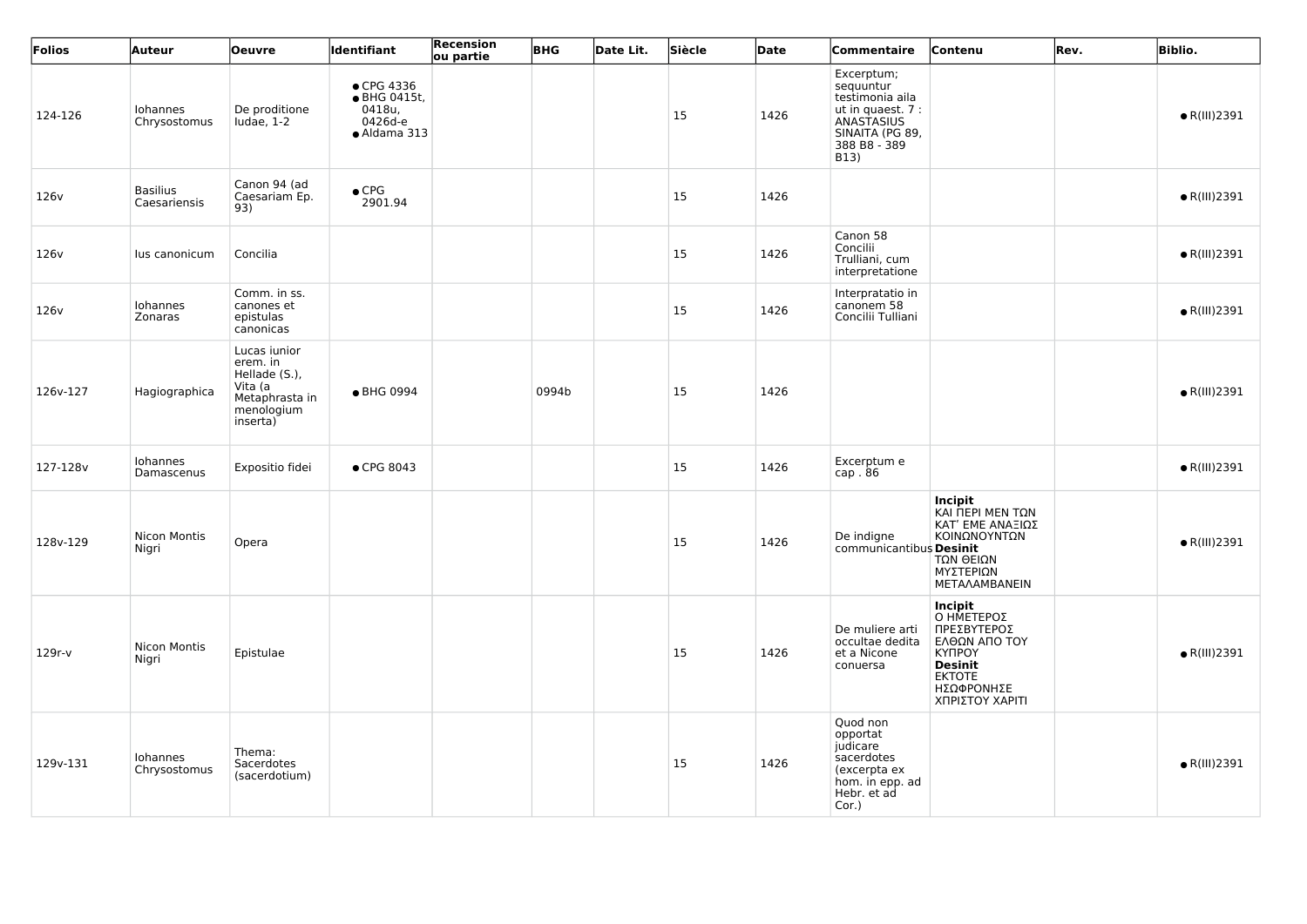| Folios                                         | Auteur                                    | <b>Oeuvre</b>                                        | Identifiant                                       | <b>Recension</b><br>ou partie | <b>BHG</b> | Date Lit. | Siècle        | Date | Commentaire                                                                                                                                                          | <b>Contenu</b> | Rev. | <b>Biblio.</b>       |
|------------------------------------------------|-------------------------------------------|------------------------------------------------------|---------------------------------------------------|-------------------------------|------------|-----------|---------------|------|----------------------------------------------------------------------------------------------------------------------------------------------------------------------|----------------|------|----------------------|
| 131                                            | Palladius<br>Helenopolitanus<br>ep.       | Historia<br>Lausiaca                                 | $\bullet$ CPG 6036<br>$\bullet$ BHG<br>1435-1438v |                               |            |           | 15            | 1426 | Excerptum                                                                                                                                                            |                |      | $\bullet$ R(III)2391 |
| 131--135                                       | Theologica                                | De Haeresibus                                        |                                                   |                               |            |           | 15            | 1426 | Florilegium de<br>communione<br>cum haereticis                                                                                                                       |                |      | $\bullet$ R(III)2391 |
| 131v                                           | Timotheus<br>Alexandrinus I               | Opera                                                |                                                   |                               |            |           | <sup>15</sup> | 1426 | Excerptum de<br>communione<br>cum haereticis                                                                                                                         |                |      | $\bullet$ R(III)2391 |
| 135-137                                        | Theodorus<br>Studita                      | Responsiones<br>quaestionum                          |                                                   |                               |            |           | <sup>15</sup> | 1426 | PG 99,<br>1729-1733                                                                                                                                                  |                |      | $\bullet$ R(III)2391 |
| 137                                            | Photius CP ptr.                           | Epistulae                                            |                                                   |                               |            |           | 15            | 1426 | Excerpta : ex<br>ep. II $26$ ad<br>Paulum episc.<br>Caesariensem;<br>ex ep. ad<br>Johannem<br>patricium et<br>imp. Graeciae;<br>ex epistula ad<br>Sergium<br>fratrem |                |      | $\bullet$ R(III)2391 |
| 137v                                           | Apophthegmata<br>Patrum                   | Collectio<br>alphabetica                             | $\bullet$ CPG 5560<br>$\bullet$ BHG<br>1443-1444c |                               | 1444       |           | <sup>15</sup> | 1426 | Excerpta ex<br><b>BHG 1444</b>                                                                                                                                       |                |      | $\bullet$ R(III)2391 |
| 137v-138                                       | Theodorus<br>Balsamon                     | Responsa ad<br>interrogationes<br>Marci              |                                                   |                               |            |           | 15            | 1426 | Excerptum                                                                                                                                                            |                |      | $\bullet$ R(III)2391 |
| 138                                            | Iohannes<br>Zonaras                       | Comm. in ss.<br>canones et<br>epistulas<br>canonicas |                                                   |                               |            |           | 15            | 1426 | Excerptum ex<br>comm. in can. II<br>Conc. Chalced.                                                                                                                   |                |      | $\bullet$ R(III)2391 |
| 138v-139v                                      | Gregorius<br>Nyssenus                     | Epistulae                                            | • CPG 3167                                        | Epistula II                   |            |           | 15            | 1426 | Ep. 2                                                                                                                                                                |                |      | $\bullet$ R(III)2391 |
| 139v-159,<br>161-165v,<br>167-169v,<br>170-175 | <b>Basilius</b><br>Caesariensis           | Epistulae ad<br>Gregorium<br>Nazianzenum             | ● CPG 2900.b                                      |                               |            |           | <sup>15</sup> | 1426 |                                                                                                                                                                      |                |      | $\bullet$ R(III)2391 |
| 159-161,<br>165v-167,<br>169v-170              | Gregorius<br>Nazianzenus                  | Epistulae                                            | • CPG 3032                                        |                               |            |           | 15            | 1426 | Epistulae 58,<br>77, 80, 1 ad<br>Basilium                                                                                                                            |                |      | $\bullet$ R(III)2391 |
| 175-207                                        | Cyrillus<br>Hierosolymitanus illuminandos | Catecheses ad                                        | ● CPG 3585.2<br>· Aldama 062                      |                               |            |           | <sup>15</sup> | 1426 | Excerpta ex<br>catech.: 12-15                                                                                                                                        |                |      | $\bullet$ R(III)2391 |
| 207v-220                                       | Anastasius<br>Sinaita                     | De<br>pseudoprophetis                                |                                                   |                               |            |           | <sup>15</sup> | 1426 | <b>IOHANNES</b><br><b>CHRYSOSTOMUS</b><br>cod.                                                                                                                       |                |      | $\bullet$ R(III)2391 |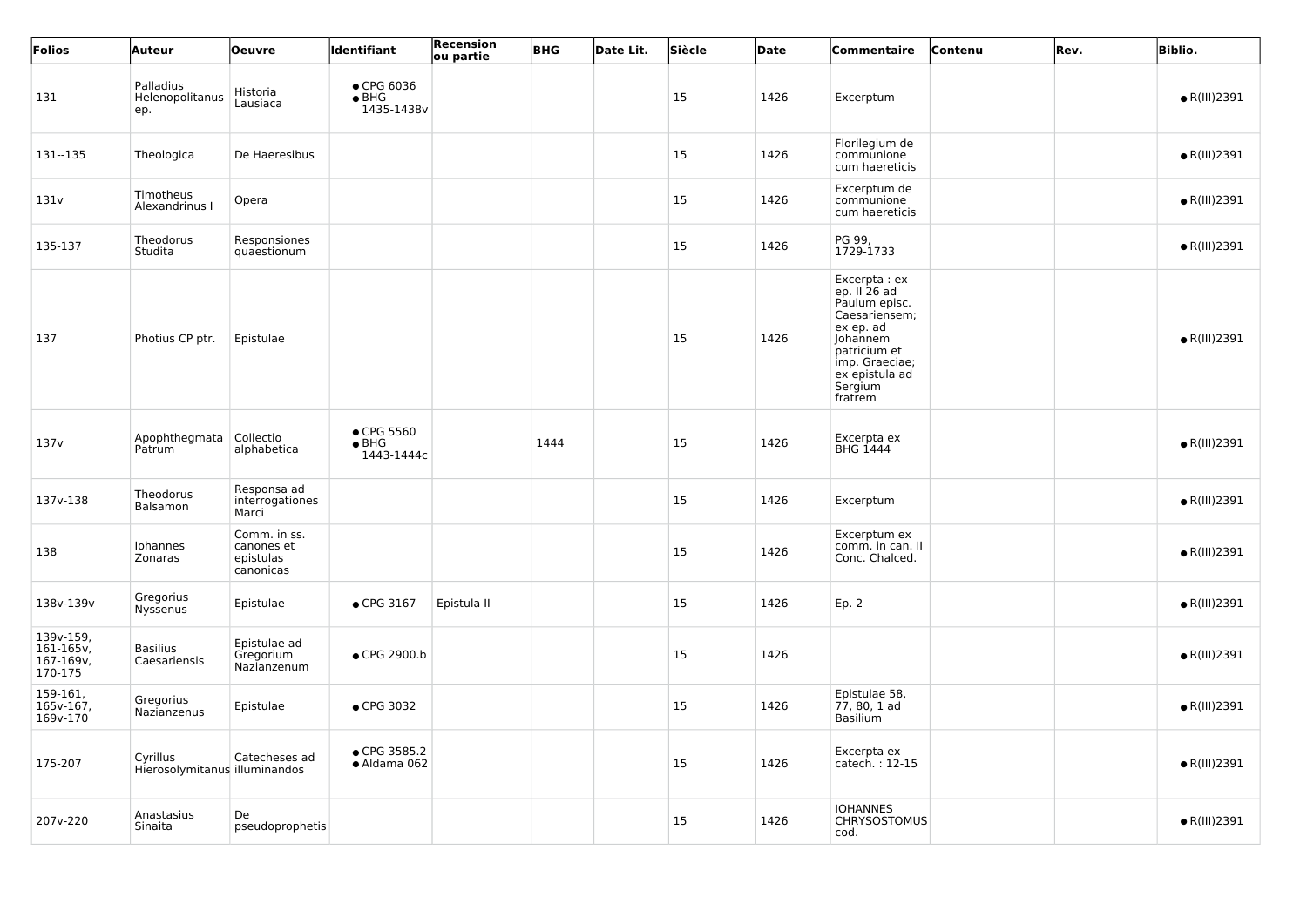| Folios     | <b>Auteur</b>                           | <b>Oeuvre</b>                                                                                                  | <b>Identifiant</b>                                                     | Recension<br>ou partie | <b>BHG</b> | Date Lit. | Siècle        | Date | <b>Commentaire</b>                                | Contenu | Rev.           | <b>Biblio.</b>       |
|------------|-----------------------------------------|----------------------------------------------------------------------------------------------------------------|------------------------------------------------------------------------|------------------------|------------|-----------|---------------|------|---------------------------------------------------|---------|----------------|----------------------|
| 220-222    | Iohannes<br>Chrysostomus                | Epistula "ad<br>Cyriacum" (ep.<br>1)                                                                           | $\bullet$ CPG<br>4405.001.a<br>$\bullet$ BHG<br>0881yb<br>• Aldama 531 | Recensio altera        | 0881y      |           | <sup>15</sup> | 1426 | Ep. 125 tantum                                    |         | · Bollandistes | $\bullet$ R(III)2391 |
| 222-227    | Proclus<br>Constantinopolitanus         |                                                                                                                |                                                                        |                        |            |           | 15            | 1426 | Ep. 2. AD<br>ARMENIOS (CPG<br>5897)               |         |                | $\bullet$ R(III)2391 |
| 227-245    | Leontius<br><b>Byzantinus</b>           | Contra<br>nestorianos et<br>eutychianos<br>libri tres                                                          | ● CPG 6813                                                             |                        |            |           | <sup>15</sup> | 1426 | Lib. III tantum                                   |         |                | $\bullet$ R(III)2391 |
| 245-246    | Cyrillus<br>Alexandrinus                | Anathematismi                                                                                                  | • CPG 5317                                                             |                        |            |           | <sup>15</sup> | 1426 | Capita 12 De<br>orthodoxia; PG<br>77, 120 B-121 D |         |                | $\bullet$ R(III)2391 |
| 246-257    | Iohannes<br>Damascenus                  | Epistula ad<br>Theophilum<br>imperatorem                                                                       | $\bullet$ CPG 8115<br>• BHG 1387                                       |                        | 1387       |           | <sup>15</sup> | 1426 |                                                   |         | · Bollandistes | $\bullet$ R(III)2391 |
| 257-259    | Elias Cpl.<br>oeconomus et<br>presbyter | Narratio de<br>miraculo<br>Deiparae                                                                            | • BHG 1075e                                                            |                        | 1075e      |           | <sup>15</sup> | 1426 |                                                   |         | · Bollandistes | $\bullet$ R(III)2391 |
| 259-264v   | Hagiographica                           | Theodora II<br>imperatrix (S.),<br>Narratio de<br>Theophili imp.<br>absolutione et<br>imaginum<br>restitutione | $\bullet$ BHG<br>1732-1734c                                            |                        | 1734       |           | <sup>15</sup> | 1426 |                                                   |         | · Bollandistes | $\bullet$ R(III)2391 |
| 264v--312v | Photius CP ptr.                         | Epistulae                                                                                                      |                                                                        |                        |            |           | <sup>15</sup> | 1426 |                                                   |         |                | $\bullet$ R(III)2391 |
| 264v-312v  | Photius CP ptr.                         | Epistulae                                                                                                      |                                                                        |                        |            |           | <sup>15</sup> | 1426 |                                                   |         | $\bullet$ IFEB |                      |
| 293--300v  | Photius CP ptr.                         | Qq Et Responsa<br>De Episcopis Et<br>Mtr                                                                       |                                                                        |                        |            |           | <sup>15</sup> | 1426 |                                                   |         |                | $\bullet$ R(III)2391 |
| 300v-306v  | Photius CP ptr.                         | Epistula<br>archiepiscopo<br>Aquileiae de<br>erroribus<br>ecclesiae<br>Occidentalis<br>(seu Epist. 291)        | • RAP 20123                                                            |                        |            |           | 15            | 1426 |                                                   |         |                |                      |
| 306v-312v  | Photius CP ptr.                         | Epistula<br>encyclica ad<br>sedes<br>archiepiscopales<br>Orientis (seu<br>Epist. 2)                            | • RAP 20001                                                            |                        |            |           | <sup>15</sup> | 1426 |                                                   |         |                |                      |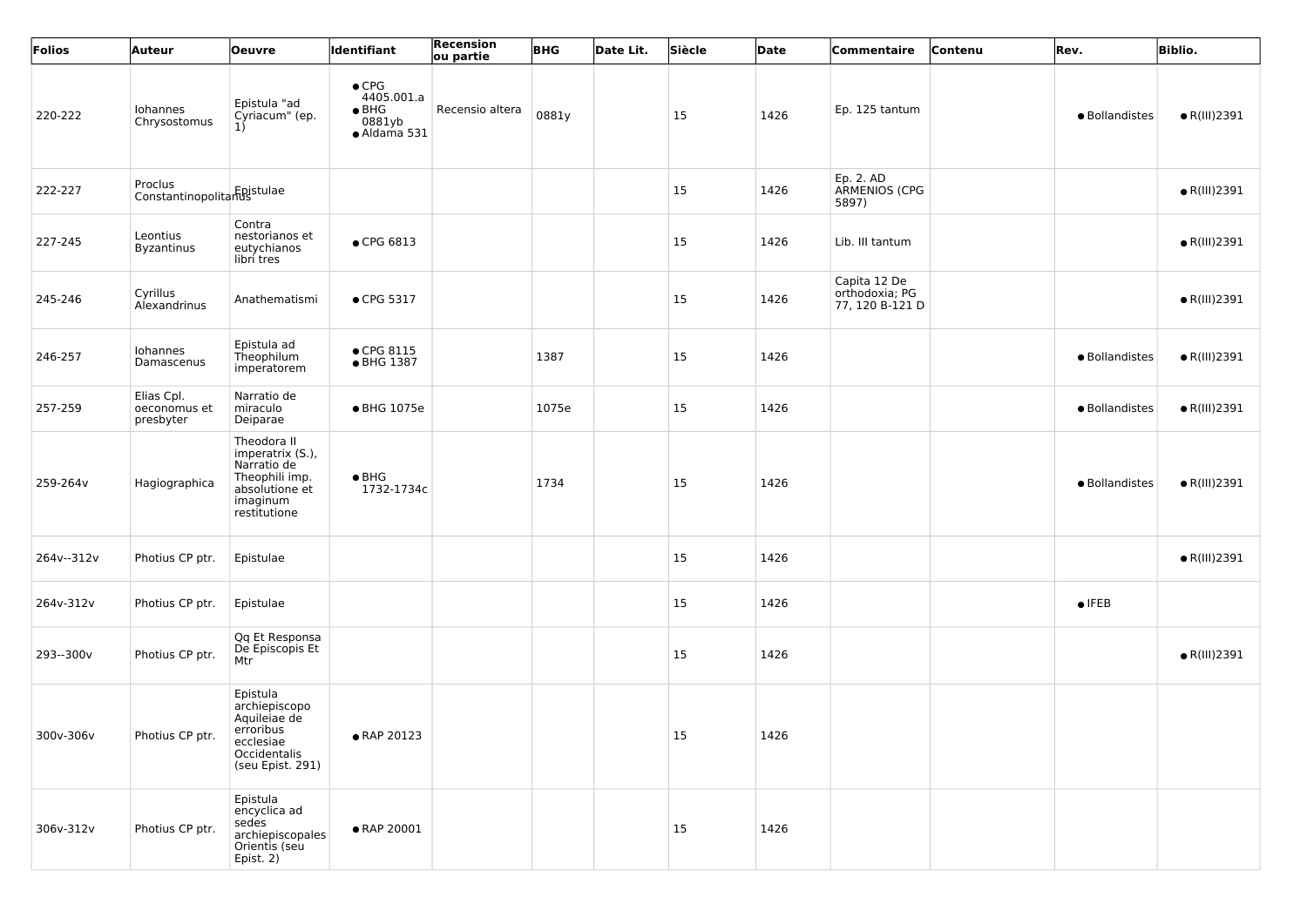| Folios    | Auteur                               | <b>Oeuvre</b>                                                    | Identifiant                              | Recension<br>ou partie | <b>BHG</b> | Date Lit. | Siècle    | Date | Commentaire                                                                                                                       | Contenu                                                          | Rev.           | <b>Biblio.</b>       |
|-----------|--------------------------------------|------------------------------------------------------------------|------------------------------------------|------------------------|------------|-----------|-----------|------|-----------------------------------------------------------------------------------------------------------------------------------|------------------------------------------------------------------|----------------|----------------------|
| 312v-326  | <b>Nicolaus</b><br>Methonae mtr.     | Aduersus<br>Latinos de<br>Spiritu sancto                         | $\bullet$ TLG<br>3104.005<br>• RAP 368   |                        |            |           | 15        | 1426 |                                                                                                                                   | <b>Titulus initialis</b><br>Incipit<br>Βασιλεῦ οὐράνιε           |                | $\bullet$ R(III)2391 |
| 326-342   | <b>Nicolaus</b><br>Methonae mtr.     | Aduersus<br>Latinos de<br>azymis                                 | $\bullet$ TLG<br>3104.006<br>• RAP 364   |                        |            |           | 15        | 1426 | Praecedit oratio<br>inc. Τῆς σοφίας<br>όδηγέ ό τοῦ<br>Πατρὸς λόγος                                                                |                                                                  |                | $\bullet$ R(III)2391 |
| 342-344v  | Michael<br>Cerularius CP.<br>ptr. I  | Epp Ad Petrum<br>Antiochenum<br>ptr.                             | • RAP 6252<br>$\bullet$ TLG<br>3077.004  |                        |            |           | 15        | 1426 | Epp. duo (PG<br>120, 781-796 et<br>816-820)                                                                                       |                                                                  | $\bullet$ IFEB | $\bullet$ R(III)2391 |
| 344v-346  | Michael<br>Cerularius CP.<br>ptr. I  | Decreta<br>Synodalia                                             |                                          |                        |            |           | 15        | 1426 |                                                                                                                                   |                                                                  | $\bullet$ IFEB |                      |
| 346r-v    | Alexander papa<br>Ш                  | Epistula ad<br>patriarcham Cpl                                   |                                          |                        |            |           | 15        | 1426 |                                                                                                                                   |                                                                  | $\bullet$ IFEB |                      |
| 346v-348  | Manuel<br>Comnenus I                 | Epistulae                                                        |                                          |                        |            |           | 15        | 1426 | Ep. ad Papam<br>[GREGORIUM<br>IX]; praemittitur<br>epistula Papae<br>(ff. 346r-v), (an<br>est GERMANI II<br>CPL.<br>PATRIARCHAE?) | Incipit<br>Άγιώτατε πάπα καὶ<br>έν κυρίω άγαπητὲ<br>άδελφὲ ψυχῆς | $\bullet$ IRHT | $\bullet$ R(III)2391 |
| 346v-348  | Michael<br>Anchialus CP.<br>ptr. III | Epistula ad<br>Alexandrum III<br>papam                           | $\bullet$ TLG<br>3078.002<br>• RAP 19913 |                        |            |           | <b>15</b> | 1426 |                                                                                                                                   | Incipit<br>Ψυχῆς ἔνδειγμα                                        | $\bullet$ IFEB |                      |
| 348-353   | Germanus CP.<br>ptr. II              | Epistulae ad<br>Cyprios                                          |                                          |                        |            |           | 15        | 1426 |                                                                                                                                   |                                                                  | $\bullet$ IFEB | $\bullet$ R(III)2391 |
| 353-354v  | Germanus CP.<br>ptr. II              | Epistulae                                                        |                                          |                        |            |           | 15        | 1426 | Excerptum ex<br>epistula (cf. ed.<br>Laurent, Les<br>Regestes, IV,<br>n. 277)                                                     | Incipit<br>Άλλ' ὦ τῶν ἐμῶν<br>ἀμαρτιῶν                           | $\bullet$ IFEB | $\bullet$ R(III)2391 |
| 354v-361v | Hagiographica                        | Martyres XIII in<br>Cypro a Latinis<br>occisi (SS.),<br>Narratio | • BHG 1198                               |                        | 1198       |           | 15        | 1426 |                                                                                                                                   |                                                                  | · Bollandistes | $\bullet$ R(III)2391 |
| 362-364   | Germanus CP.<br>ptr. II              | Epistula ad<br>Gregorium IX<br>Papam                             |                                          |                        |            |           | 15        | 1426 |                                                                                                                                   |                                                                  |                | $\bullet$ R(III)2391 |
| 364-365v  | Gregorius papa<br>IX                 | Epistula Ad<br>Germanum li<br>Cpl                                |                                          |                        |            |           | 15        | 1426 |                                                                                                                                   |                                                                  |                | $\bullet$ R(III)2391 |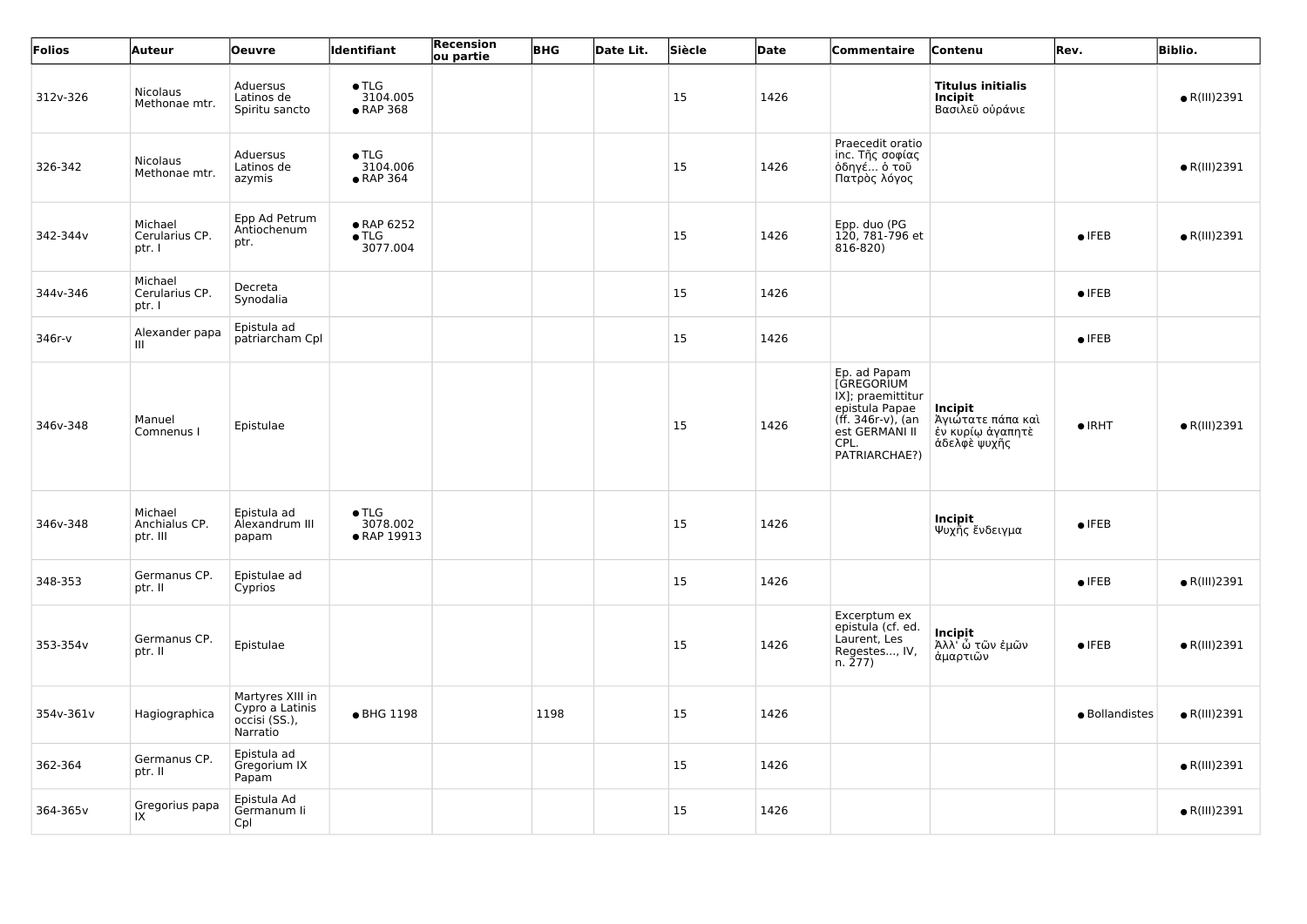| Folios    | <b>Auteur</b>                       | <b>Oeuvre</b>                                             | ldentifiant                                             | Recension<br>ou partie | <b>BHG</b> | Date Lit. | Siècle | Date | Commentaire                                                                                                                                                 | Contenu                                                                                                               | Rev.           | <b>Biblio.</b>       |
|-----------|-------------------------------------|-----------------------------------------------------------|---------------------------------------------------------|------------------------|------------|-----------|--------|------|-------------------------------------------------------------------------------------------------------------------------------------------------------------|-----------------------------------------------------------------------------------------------------------------------|----------------|----------------------|
| 365v-367  | Gregorius papa<br>IX                | Confessio Fidei<br>Latinorum                              |                                                         |                        |            |           | 15     | 1426 | PG 91,<br>1017-1024                                                                                                                                         |                                                                                                                       |                | $\bullet$ R(III)2391 |
| 367-377v  | Germanus CP.<br>ptr. II             | Responsio ad<br>fratres minores<br>a Gregorio<br>missos   |                                                         |                        |            |           | 15     | 1426 | Responsio ad<br>apocrisarios :<br><b>GREGORIUS IX</b><br>PAPA ; Extat et<br>in codd.<br>Genuens. 32, ff.<br>3134v-150v, et<br>Vat. gr. 579, ff.<br>270-278v | Incipit<br>ΕΙΠΑΤΕ ΗΜΙΝ ΟΩ<br>ΤΙΜΙΩΤΑΤΟΙ ΤΟΥ<br>ПАПА<br>ΑΠΟΚΡΙΣΙΑΡΙΟΙ                                                  | $\bullet$ IFEB | $\bullet$ R(III)2391 |
| 377v-380  | Arsenius<br>Autoreianus             | Testamentum                                               |                                                         |                        |            |           | 15     | 1426 |                                                                                                                                                             | Incipit<br>τοῦ<br>μεγαλοφωνοτάτου                                                                                     | $\bullet$ IFEB | $\bullet$ R(III)2391 |
| 380-383v  | Polemica scripta<br>anonyma         | Opusculum III<br>de origine<br>schismatis                 | $\bullet$ TLG<br>4040.038<br>• RAP 19979                |                        |            |           | 15     | 1426 | Anonymus cod.                                                                                                                                               |                                                                                                                       | $\bullet$ IFEB | $\bullet$ R(III)2391 |
| 384v-385  | Dionysius<br>Areopagita<br>(pseudo) | De ecclesiastica<br>hierarchia                            | $\bullet$ CPG 6601                                      |                        |            |           | 15     | 1426 | Excerptum                                                                                                                                                   |                                                                                                                       |                | $\bullet$ R(III)2391 |
| 385       | Gregorius<br>Nazianzenus            | In Caesarium<br>(or. 7)                                   | $\bullet$ CPG<br>3010.07<br>$\bullet$ BHG<br>0286-0286b |                        |            |           | 15     | 1426 | Excerptum                                                                                                                                                   |                                                                                                                       |                | $\bullet$ R(III)2391 |
| 385v-387  | <b>Basilius</b><br>Caesariensis     | Epistulae                                                 | ● CPG 2900                                              |                        |            |           | 15     | 1426 | Excerpta                                                                                                                                                    |                                                                                                                       |                | $\bullet$ R(III)2391 |
| 387       | losippus                            | Libellus<br>memorialis                                    |                                                         |                        |            |           | 15     | 1426 | Excerptum                                                                                                                                                   |                                                                                                                       |                | $\bullet$ R(III)2391 |
| 387-388v  | Iohannes<br>Chrysostomus            | In Epistulam I<br>ad<br>Thessalonicenses<br>homiliae 1-11 | ● CPG 4434<br>$\bullet$ BHG<br>2103mf                   |                        |            |           | 15     | 1426 | Excerpta                                                                                                                                                    |                                                                                                                       |                | $\bullet$ R(III)2391 |
| 388v-390v | Maximus<br>confessor                | Epistulae                                                 | • CPG 7699                                              |                        |            |           | 15     | 1426 | Excerptum ex<br>epistula 1;<br>sequuntur (ff.<br>$390v-391v)$<br>testimonia<br>biblica                                                                      |                                                                                                                       |                | $\bullet$ R(III)2391 |
| 391v-392v | Macarius/Symeon<br>(pseudo)         | Sermones 43<br>'(typus $3 =$<br>Collectio C)              | • CPG 2412                                              |                        |            |           | 15     | 1426 | Homilia II (C). 2                                                                                                                                           |                                                                                                                       |                | $\bullet$ R(III)2391 |
| 392v      | <b>Isaac Niniuita</b><br>Syrus      | Excerpta                                                  |                                                         |                        |            |           | 15     | 1426 |                                                                                                                                                             | <b>Incipit</b><br>Ω ΤΗΣ ΘΑΥΜΑΣΤΗΣ<br>ΕΛΕΕΜΟΣΥΝΗΣ ΤΟΥ<br><b>OEOY</b><br><b>Desinit</b><br>ΠΡΟΣ ΓΝΩΣΙΝ ΤΗΣ<br>ΔΟΞΗΣ ΣΟΥ |                | $\bullet$ R(III)2391 |